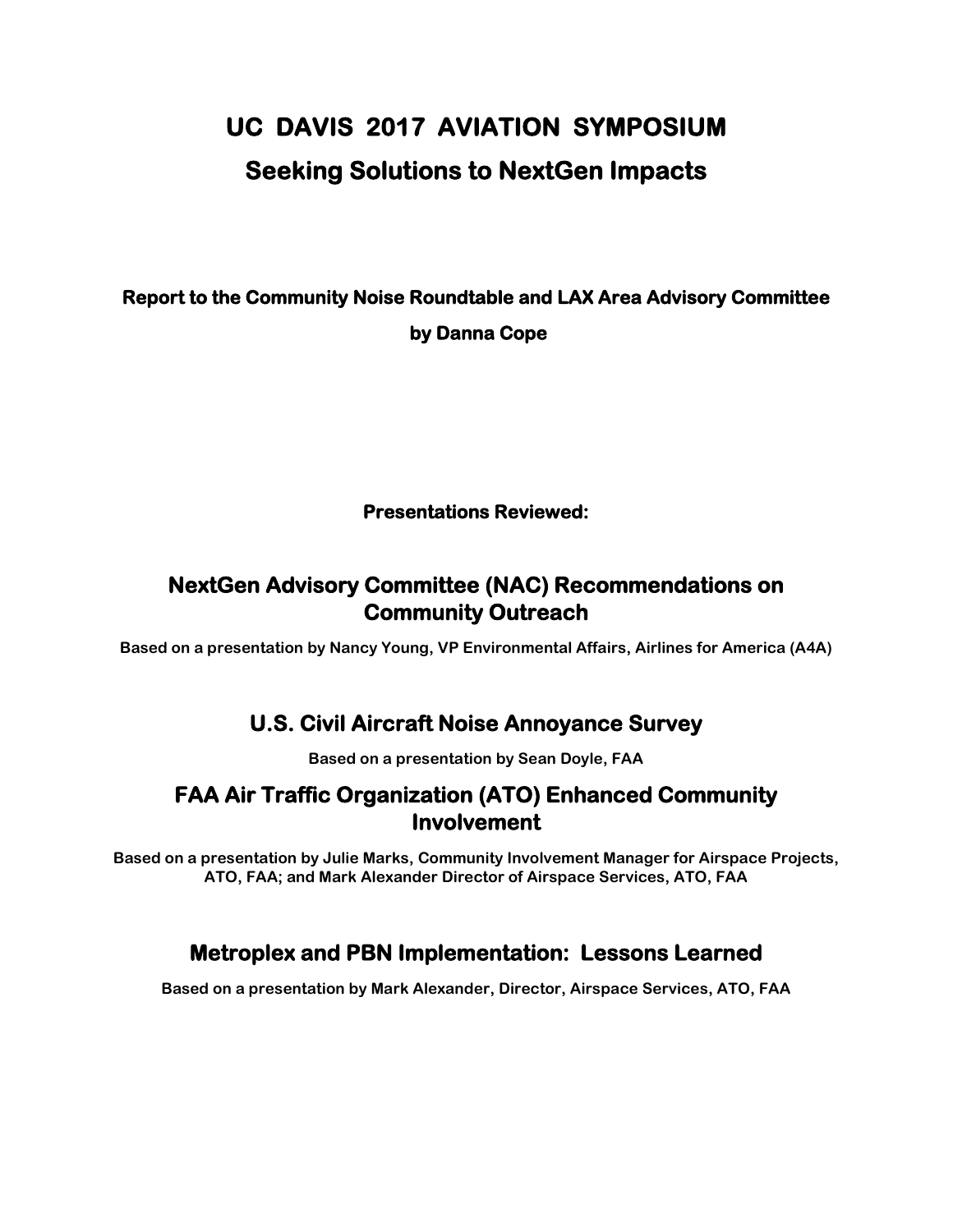# **NextGen Advisory Committee (NAC) Recommendations on Community Outreach**

**Based on a presentation by Nancy Young, VP Environmental Affairs, Airlines for America (A4A)**

#### **Noise Impacts: History and Potential Problems**

- **The number of U.S. residents exposed to significant aircraft noise fell 95% from 1975-2015 (while enplanements rose 287%)**
- **New noise standards, aircraft, and enhanced procedures promise more noise savings**
- **NextGen and new Air Traffic Control (ATC) procedures can shift what areas are exposed to noise; and Performance Based Navigation (PBN) procedures can "focus" noise over certain areas**

#### **Specific Recommendations of the PBN Blueprint Community Outreach Report: FAA Should:**

- **Form a specialized outreach team of professionals trained to engage in local community outreach**
- **Develop standard and Local Community Outreach Toolkits**
- **Develop ongoing and scalable Community Outreach Programs in collaboration with local airports**
- **Disseminate this report as well as the original Blueprint for Success to Implementing PBN to airport operators, airlines, and other stakeholders**
- **Incorporate the best practices outlined in the report for 1) preparation; 2) education; 3) engagement; 4) advocacy; and 5) post-implementation steps in PBN-related community engagement**

#### • **Additional Observations about the Report:**

- o **Meaningful community engagement and Input are critical, BUT**
- o **Designing procedures is not a "negotiation" (communities cannot expect to win arguments by bargaining impact areas)**
- o **ATC procedures are highly technical and safety is paramount**
- o **Procedures may be local to an area; but are part of the National Airspace System (aircraft cannot fly through many different procedure areas)**
- o **The strong record of overall noise exposure reduction and commitment to further advances should be taken into account**
- o **NextGen is critically important to the U.S.:**
	- **Replacement of the 1940s-era radar system is a necessary and critical infrastructure project**
	- **Expected results are benefits to: safety, the U.S. economy, competiveness, airports, airlines, communities, emissions reduction, and even noise abatement procedures**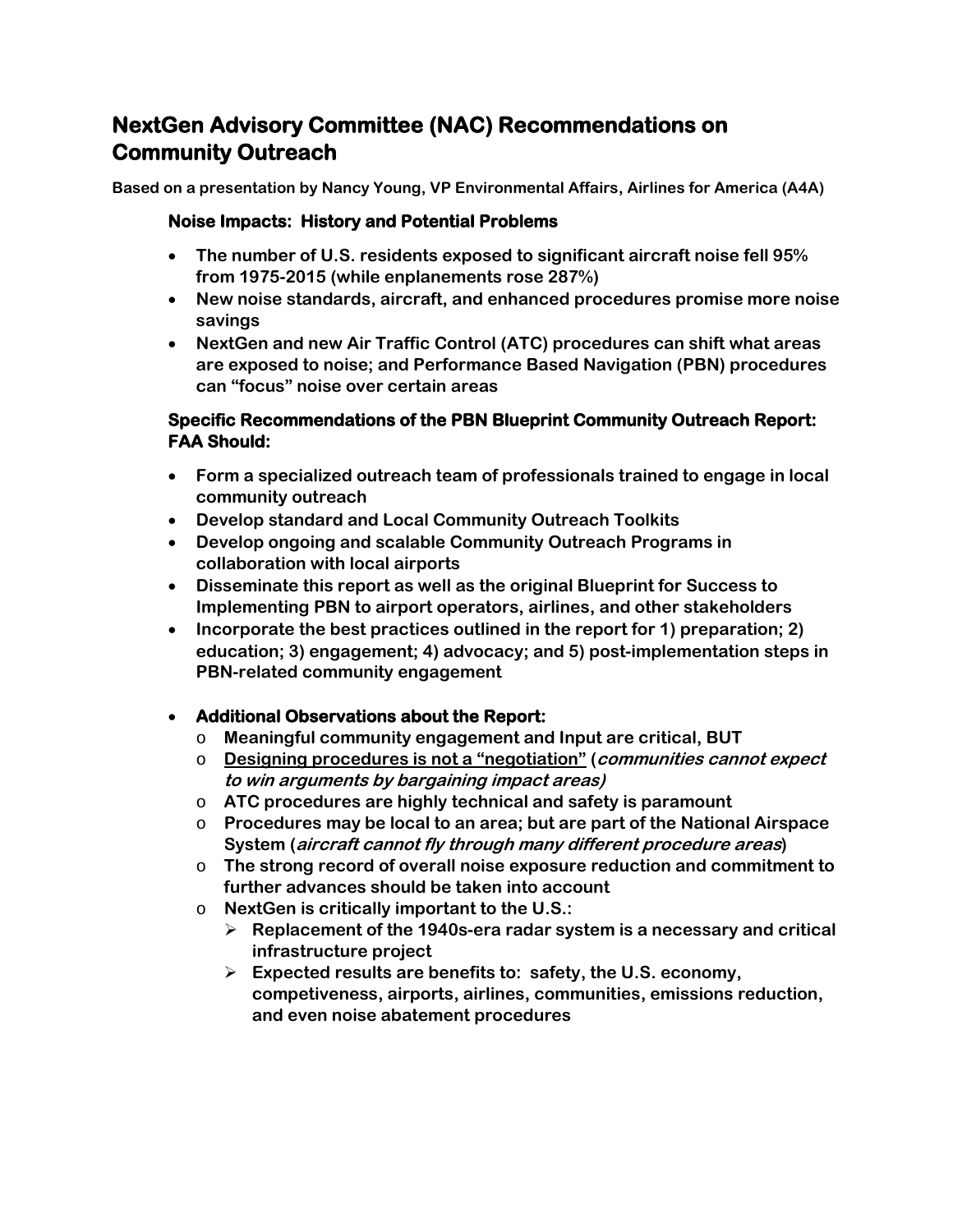### **U.S. Civil Aircraft Noise Annoyance Survey**

**Based on a presentation by Sean Doyle, FAA** 

**The goal is to collect new scientific evidence on the relationship between aircraft noise exposure and its effects on communities around airports** 

#### **FAA currently uses Day Night Level (DNL) 65 dB for the value to define significant noise and as:**

- **The basis of the National Environmental Policy Act (NEPA) significant impact criteria**
- **Threshold below which all land uses are deemed compatible**

#### **The survey results will:**

- **Update the scientific backing for the definition of significant noise exposure from civil aviation noise (currently accepted U.S. noise exposure-annoyance is based on survey data collected in the 1970s)**
- **Determine if there has been a significant change in perception of noise (possibly due to increase in frequency of aircraft operations; new, quieter aircraft available, but older models still in use; or a decrease in route dispersion)**

#### **Airport Selection**

• **A total of 20 airports were selected; they representing people exposed to DNL levels of 65, 60, and 55 dB** 

#### **Survey Results will be available by the end of the year**

- **FAA will coordinate with other federal agencies (e.g., the Federal Interagency Committee on Aviation Noise (FICAN) regarding the survey results**
- **A public review and comment process will occur prior to making any policy determinations**

#### **Research on Potential Policy Implications**

- **NEPA significant impact criteria review** 
	- o **Will develop options for possible noise significance criteria and compare their application under alternative noise-response relationships**
	- o **Also will review considerations for land use compatibility**
- **Sound Insulation Efficiency**
	- o **Will evaluate how effective standard sound insulation treatments would be for a range of alternative eligibility criteria**
	- o **Will consider alternative mitigation options other than standard sound insulation treatments**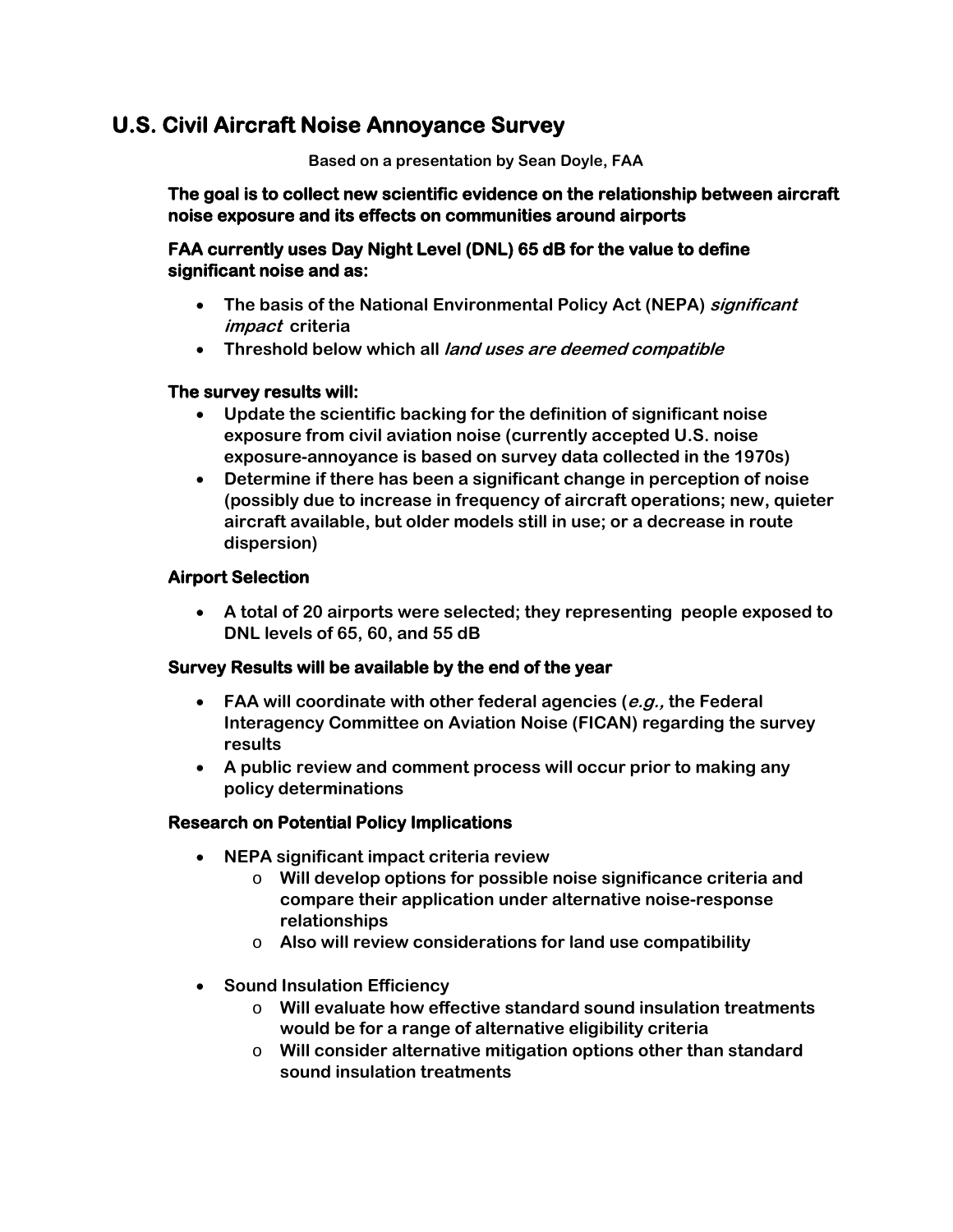# **FAA Air Traffic Organization (ATO) Enhanced Community Involvement**

**Based on a presentation by Julie Marks, Community Involvement Manager for Airspace Projects, ATO, FAA; and Mark Alexander Director of Airspace Services, ATO, FAA**

#### **Ongoing culture change regarding community involvement**

- **A comprehensive and strategic approach to community involvement efforts was central to 2016 being a transformational year**
- **ATO efforts around community involvement have focused on:**
	- o **Organizational enhancements**
	- o **Updated and enhanced policies**
	- o **Development of internal guidance**
	- o **Operationalizing enhanced community involvement**

#### **Strategies and Techniques for Operationalizing ATO Enhanced Community Involvement**

- **Public meetings (public workshops)**
- **Targeted meetings (advisory committees, roundtables)**
- **Internet and technology tools**
- **Social and traditional media**

#### **Recent Best Practices for Operationalizing ATO Enhanced Community Involvement**

- **Enhanced partnerships with airport and industry stakeholders**
- **Increased engagement with local officials and the public**
- **Public workshops and webinars; more opportunities for citizens to engage with experts and provide input**
- **Visualizations allowing the public to understand locations and their homes relative to changes**
- **Videos to help explain more complex procedures and address areas of public concern**
- **Interactive noise maps to correlate existing and projected noise levels with geographic locations**

#### **Community Involvement Moving Forward**

- **Compilation and review of community involvement**
- **Development of community involvement practitioner resources, including:**
	- o **A desk guide for individuals coordinating PBN-related community involvement**
	- o **An FAA community involvement toolkit**
	- o **Training opportunities and resources**
- **An update to FAA Air Traffic Order 7400.2: Procedures for Handling Airspace Matters, to include enhanced community involvement**